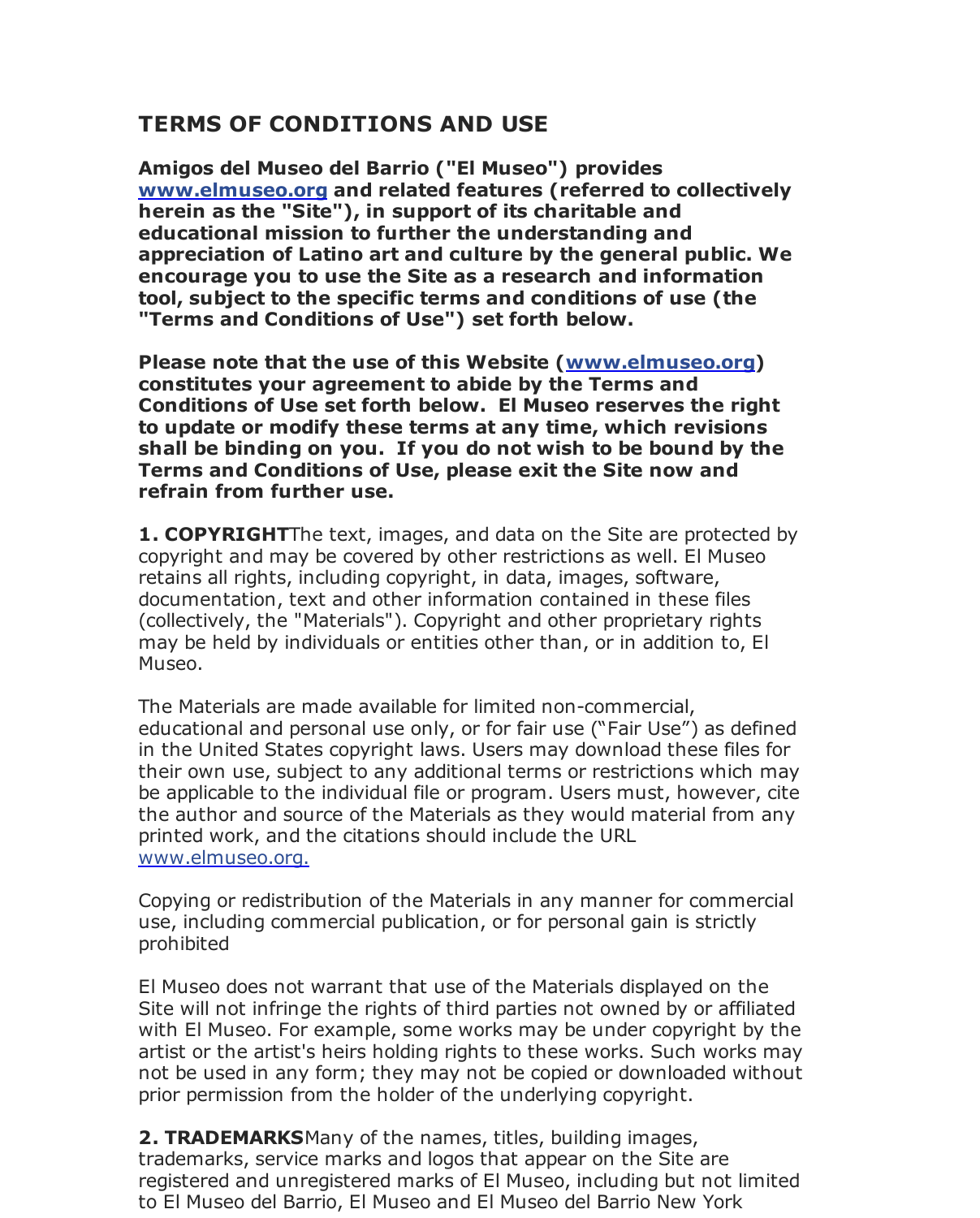(collectively, "El Museo Trademarks"). Nothing contained in this Site should be construed as granting, by implication, estoppel, or otherwise, any license or right to use any El Museo Trademark displayed on the Site without the express written permission of El Museo. Any unauthorized use of the El Museo Trademarks, or of any other Materials, except as authorized in these Terms and Conditions of Use, is strictly prohibited.

The trademarks of third parties may also appear on the Site from time to time; you may not use these trademarks without the prior written permission of their respective owners. You acknowledge and agree that nothing on the Site grants, expressly or implicitly, any right or license to use any such trademark or may be construed to mean that El Museo has authority to grant any right or license to use such trademark on behalf of any third-party trademark owner.

**3. NO WARRANTY**Without limiting the foregoing, all Materials on the Site are provided "AS IS" WITHOUT A WARRANTY OF ANY KIND, EITHER EXPRESS OR IMPLIED, INCLUDING BUT NOT LIMITED TO THE IMPLIED WARRANTIES OF MERCHANTABILITY, FITNESS FOR A PARTICULAR USE, AND/OR NON-INFRINGEMENT. El Museo assumes no responsibility, and shall not be liable for, any damages to or viruses that may infect your computer equipment or other property as a result of your use of the Site or your downloading of any Materials from the Site.

El Museo has not reviewed all of the sites linked to the Site and is not responsible for the content of any off-site pages or other sites linked to the Site. Your linking to any off-site pages or other sites is at your own risk.

**4. LINKS TO OUR SITE**El Museo appreciates the interest of others in linking to our Site. If you arrive at our Site from a third-party link, please note that a link to our Site does not imply a relationship with, or endorsement of, the third-party site or its content, purpose, policies or business practices.

If you are interested in providing a link from your site to our Site, please note the following rules:a) You must use the name El Museo or the URL www.elmuseo.org, to identify the link;b) You may not use the El Museo logo or building image without express permission from El Museo. These are reserved for entities who are professionally associated or affiliated with us.

**5. LINKS FROM OUR SITE**In using the Site, you may find that El Museo provides hyperlinks to one or more third party Web sites (the "Linked Sites"). El Museo provides these links as a convenience for you and other users but is not responsible for the content or links of the Linked Sites. In most instances, such links represent cooperative projects or endeavors established with El Museo's business affiliates, allies, sponsors, licensees or other organizations or individuals who have a significant connection to our mission and programs. Although El Museo expects such links to be reputable, relevant and reliable, we do not actively monitor or control the content or links of the Linked Sites, which may continuously change. We encourage you to read the terms and conditions and similar policies of the respective Linked Sites, should you choose to visit them. A link from our Site does not imply a relationship with, or endorsement of, the Linked Site(s) or its content,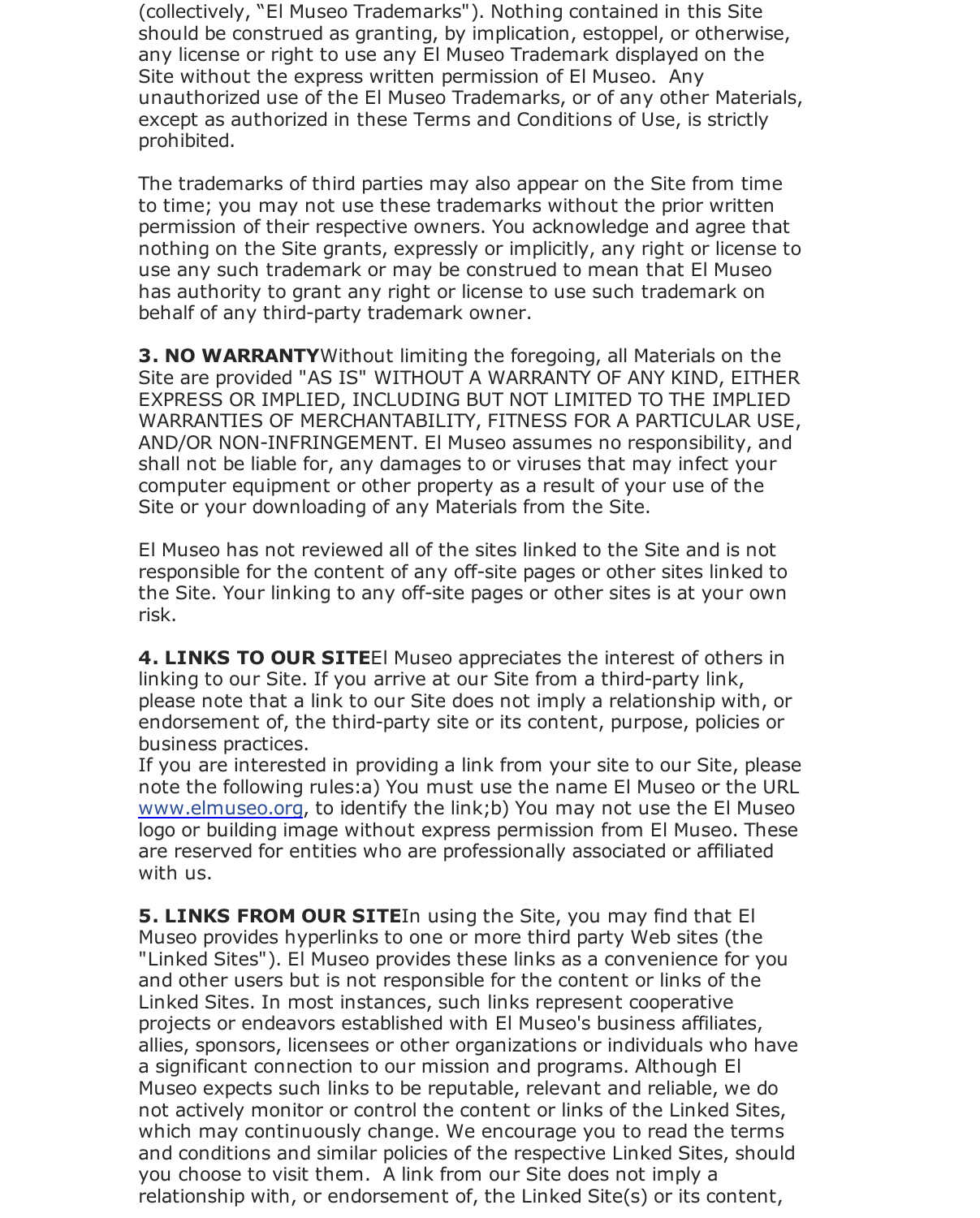purpose, policies or business practices.

**6. DIGITAL MILLENNIUM COPYRIGHT ACT**For purposes of the Digital Millennium Copyright Act (DMCA) (17 U.S.C. §512), El Museo has designated an agent for notices of claimed infringement. If you have any objections consistent with the provisions of this law, please note the following contact: Georgina Nichols, Interim Director, Tel.: (212) 831-7272. El Museo provides the above contact information for purposes of the DMCA only and reserves the right to respond only to communications that are relevant to this purpose.

**7. DISCLAIMER OF WARRANTIES**EL MUSEO PROVIDES THE SITE ON AN "AS IS" BASIS. YOUR USE OF THE SITE, CONTENT, AND COMPILATION IS AT YOUR OWN RISK. EL MUSEO DISCLAIMS ALL WARRANTIES OF ANY KIND, WHETHER EXPRESS OR IMPLIED, INCLUDING BUT NOT LIMITED TO THE IMPLIED WARRANTIES OF MERCHANTABILITY, FITNESS FOR A PARTICULAR PURPOSE, COPYRIGHT OWNERSHIP AND /OR NONINFRINGEMENT OF COPYRIGHTS OR OTHER THIRD-PARTY PROPRIETARY RIGHTS. EL MUSEO DOES NOT WARRANT THAT THE SITE WILL PROVIDE CONTINUOUS, PROMPT, SECURE OR ERROR- FREE SERVICE. EL MUSEO MAKES REASONABLE, ONGOING EFFORTS TO REVISE AND UPDATE THE SITE BUT ASSUMES NO LIABILITY FOR ANY ERRORS OR OMISSIONS, INCLUDING THE INACCURACY OF CONTENT, OR FOR ANY DAMAGES OR LOSSES THAT YOU OR ANY THIRD PARTY MAY INCUR AS A RESULT OF THE UNAVAILABILITY OF THE SITE . EL MUSEO ASSUMES NO RESPONSIBILITY, AND SHALL NOT BE LIABLE FOR ANY DAMAGE TO YOUR COMPUTER EQUIPMENT, DATA , OR OTHER PROPERTY ARISING FROM YOUR USE OF THE SITE, WHETHER DUE TO A COMPUTER VIRUS OR OTHERWISE.

**8. LIMITATION OF LIABILITY**NEITHER EL MUSEO, ITS AFFILIATES, TRUSTEES, DIRECTORS, OFFICERS, EMPLOYEES, NOR AGENTS SHALL HAVE ANY LIABILITY FOR ANY DAMAGES, INCLUDING WITHOUT LIMITATION, ANY DIRECT, INDIRECT, INCIDENTAL, COMPENSATORY, PUNITIVE, SPECIAL, OR CONSEQUENTIAL DAMAGES (EVEN IF WE HAVE BEEN ADVISED OF THE POSSIBILITY OF SUCH DAMAGES) ARISING FROM OR RELATED TO YOUR USE OF THE SITE, CONTENT, AND /OR COMPILATION.

**9. PROTECTION OF PRIVACY**El Museo is committed to protecting the privacy of its Web site visitors in accordance with applicable laws and regulations. All information gathered from you in connection with your use of the Site is governed by El Museo's "Privacy Policy for Web Site Visitors." The complete text of the Policy is available on our privacy policy page. Please note that the Site is not specifically dedicated to children and that El Museo does not actively solicit information from children. Children under the age of thirteen (13) must obtain permission from an adult before submitting information to the Site.

**10. BEYOND FAIR USE: Special Permission for Educators**El Museo recognizes that not every educational use qualifies for Fair Use or another legislative exemption. In order to further support the work of teachers and other educators, in accordance with our own charitable and educational mission, we therefore consent to the following additional uses of our Site:**a)** Subject specifically to the rights of third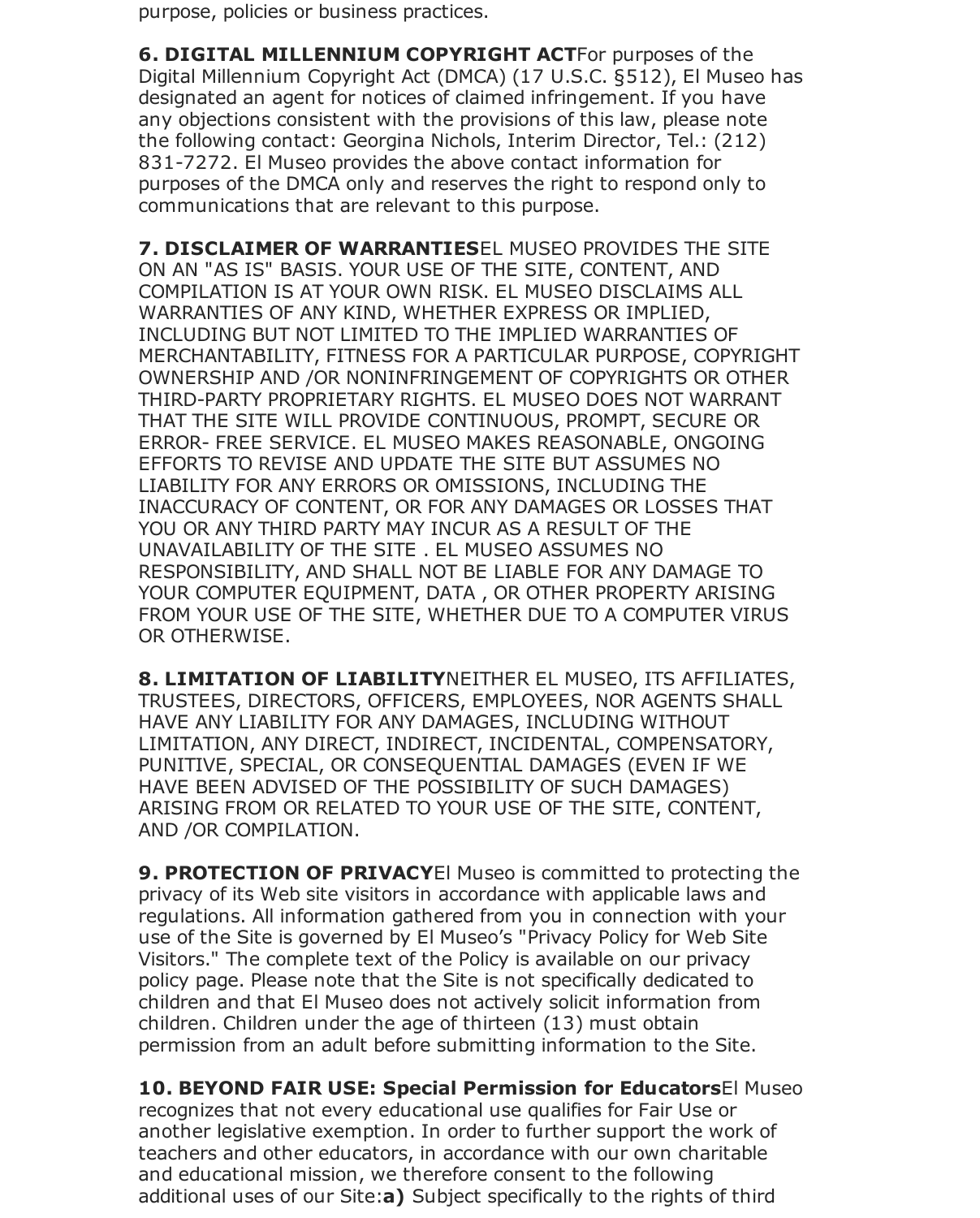parties (which are entirely the responsibility of the user), El Museo consents to the reproduction, distribution, display, transmission, performance and use of the Content and Compilation by individual teachers and other educators if done for the limited purpose of classroom or workshop instruction (including online instruction) in a school, El Museo or other educational organization; provided, however, said organization is a not-for-profit corporation and provided, further, that the Content and Compilation are not sold or otherwise commercially distributed. This provision does not apply to corporations who package, prepare, or sell educational materials for teachers and educators.**b)** Unless otherwise noted on the Web page, no express permission is required by El Museo for a Limited Educational Exception, but two conditions apply: *1)* No modifications may be made as to the integrity or attribution of the Content and Compilation; and *2)* All copies of the Content and Compilation must bear accurate identifying information, including proprietary collection information, credit lines, copyright and trademark notices, and a citation to the Site: www.elmuseo.org

**11. PRESS USE**El Museo provides a dedicated page on the Site for members of the press. Except where noted otherwise, photographs, images, press releases and articles that appear on these pages may be downloaded, reproduced and published (and in the case of text-based materials, translated) by members of the press for the sole purpose of creating or supporting timely news stories related to El Museo and the exhibitions, programs and events covered in the Press Materials in newspapers, magazines, Web publications, television or other media. Use of the Press Materials for any other purpose requires the additional, prior permission of El Museo and may also require the additional, prior permission of third-party rights holders, which permission is the sole responsibility of the press user. Press Materials may not be downloaded, reproduced, or published by commercial stock houses or archives under any circumstances.

To the extent you choose to use subsets of information from the Press Materials, you agree that your use will not compromise their original context, accuracy and integrity. Photographs and other images must be reproduced in their entirety; you may not crop or otherwise alter them. All Press Materials must include the identifying information provided by El Museo, including proprietary collection information, credit lines, copyright and trademark notices, if any.

12. REQUESTING PERMISSIONIf your proposed use of El Museo Trademarks or Content does not meet the conditions for Fair Use or another legislative exemption, Special Permission for Educators or Press Use, you must request and obtain express permission from El Museo. Please be advised that El Museo is selective in granting such permission, and when we do grant permission we generally impose a fee. All fees collected by El Museo are used to further El Museo's educational programs and not-for-profit mission.

**13. RESERVATION OF RIGHTS**All rights not expressly granted by El Museo herein are specifically and completely reserved. Nothing on the Site or in these Terms and Conditions of Use grants, expressly or implicitly, any right or license to use any content or property of any third party, or may be construed to mean that El Museo has authority